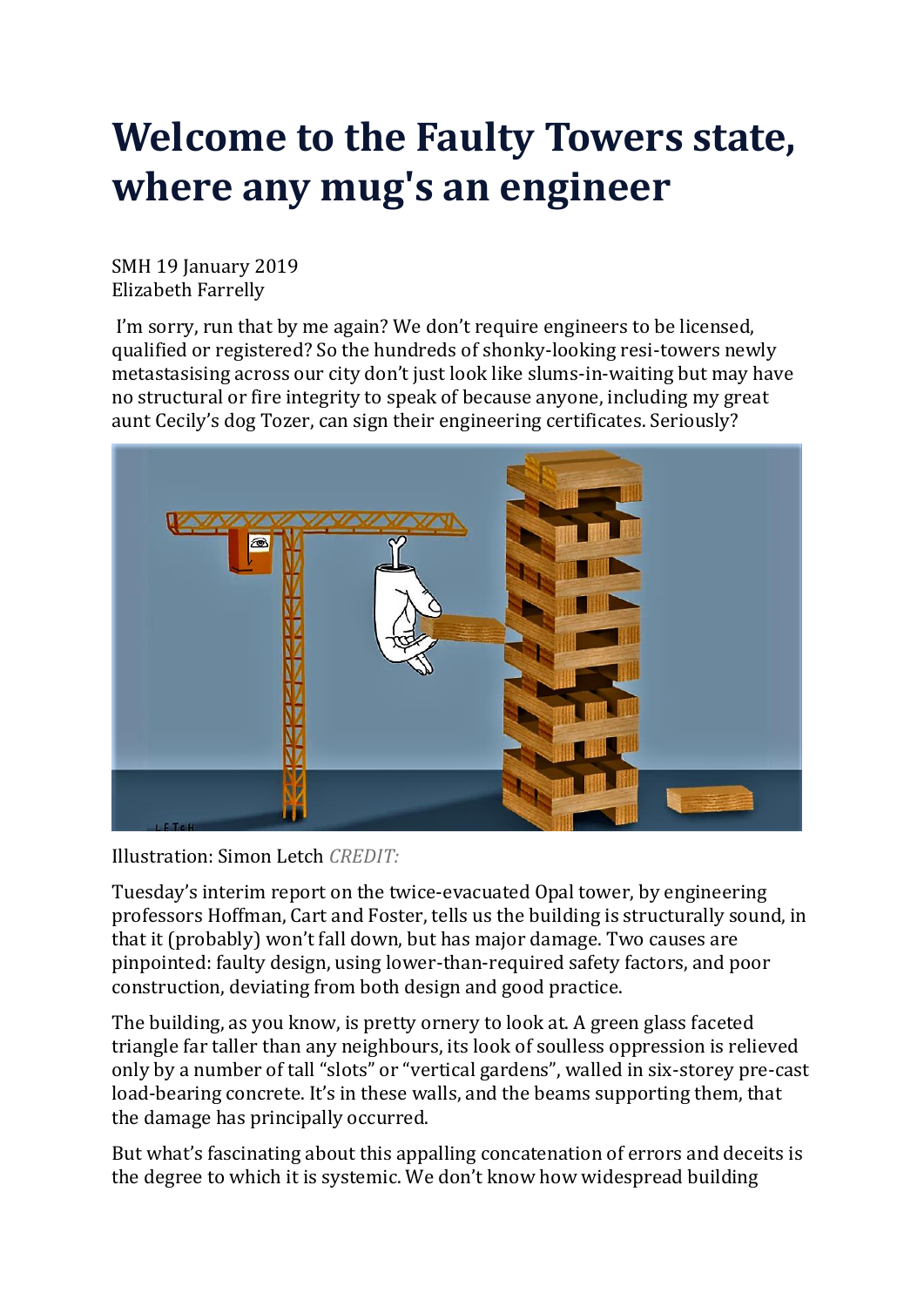disasters are because no-one is collecting data, but as the UNSW City Futures Research Institute recently wrote, our "system allowing defective apartment buildings" creates huge social and economic risks for the new compact city.

# RELATED ARTICL[E](https://www.smh.com.au/business/consumer-affairs/opal-tower-highlights-need-for-buyer-protection-20190115-p50rhf.html)



# **[EDITORIAL](https://www.smh.com.au/topic/smh-editorial-1r6)**

**Opal Tower [highlights](https://www.smh.com.au/business/consumer-affairs/opal-tower-highlights-need-for-buyer-protection-20190115-p50rhf.html) need for buyer [protection](https://www.smh.com.au/business/consumer-affairs/opal-tower-highlights-need-for-buyer-protection-20190115-p50rhf.html)**

In our world, building is driven by profit. Beneath that, three systems intersect: legal, planning and engineering. If I owned a new Sydney apartment – which thank God I don't – all three would be keeping me awake at night.

One, the legal situation. Although Opal may not collapse, the hundreds of owners currently embarking on a "no win no fee" class action may yet wish it had. At least then they'd be covered.

You buy an apartment trusting it to be sound, waterproof and safe. But the odds heavily are against you. Not only do studies show that almost three-quarters of apartment buildings have owner-reported defects (the figure rises to 85 per cent for buildings built after 2000) but the owners' capacity to claim against the builder/developer is restricted to near-futility.

In 2015, amendments to the NSW Home Building Act reduced the standard seven-year liability period to six years for "major" defects – defined as a fault in a major element such as a roof or load-bearing structure that prevents a building being lived in – and a mere two years for everything else. Ostensibly, this was about reducing red tape, but those with a mere hundred-litre stormwater dam in their living room or a rotting front door had better be quick.

Any boom encourages fly-by-night developers, tempting them with quick bucks to employ underqualified and inexperienced architects, builders and subbies, who are more available and cheaper. Look around. Anyone with half an architectural eye can see defects everywhere – roof, window, balustrade and wall-capping details that invite water entry; structural sizings that are selfevidently inadequate; stuck-on plastic claddings. Such defects are often "latent" – which is to say they may not present for years and may take further years to diagnose. At least if your building collapses you have six years, not two.

Even so, your chances of legal remedy are remote. The 2014 High Court finding in the case of Brookfield Multiplex v Owners Corporation Strata Plan followed serious defects in a Chatswood resi-tower. The High Court found that, even with a building rendered uninhabitable, the developer-builder owed no duty of care to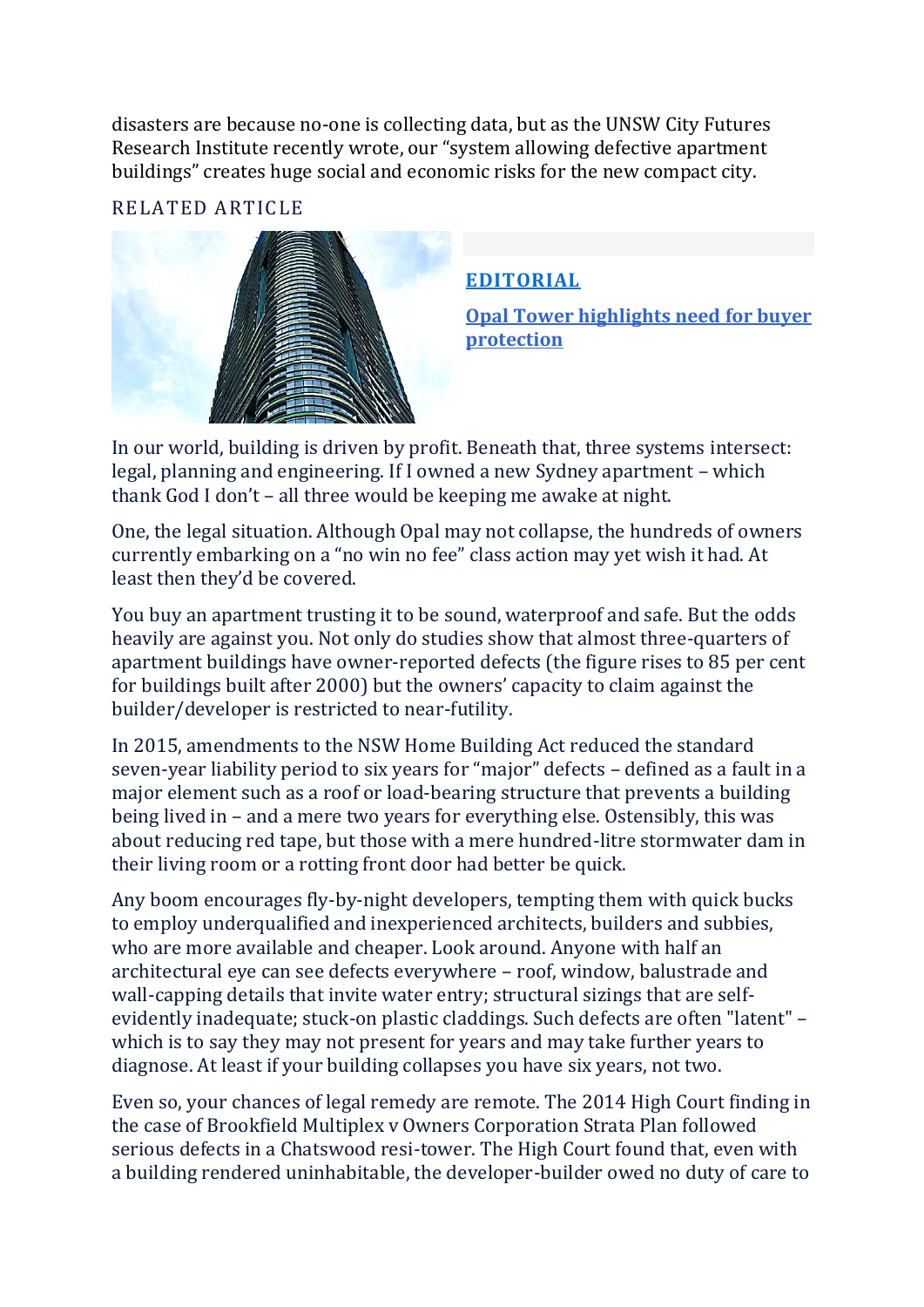purchasers, who apparently should have been able to negotiate protections into their original contract. This, combined with the excruciating cost of litigation, helps explain why so few such cases go to court and why, although it's manifestly unfair, most owners end up footing ongoing rectification costs themselves.

Then there's the planning system. Opal Tower, designed by Bates Smart, looks cheap. It wasn't, a one-bedroom apartment selling off the plan for \$720K, but it has the mean, undernourished look of the badly detailed and existentially insecure. So I was staggered to learn both that it had been approved as a State Significant Development and had achieved several storeys over the local height limit due to "design excellence".

State Significant? Design Excellence? How could a private residential tower amid a record building boom be state significant? And how could a nasty concoction of green glass and faceted spandrels be "design excellence"? The answer lies wedged into the chasm between rhetoric and motive.

SSD pretends to stop cowboy councils playing silly buggers with development but actually delivers the unfettered ministerial discretion necessary for rampant cronyism. With no requirement for ministers to justify the "state significant" designation, SSD enables an asset-stripping government to slide all crown and public lands under its own jurisdiction, then frantically up-zone for maximum profit.

Right now, this includes the Bays Precinct, Darling Harbour, Honeysuckle, Luna Park, Fox Studios, Taronga, Redfern-Waterloo, Barangaroo, the Rocks, the 17 storey Parramatta Eels hotel now proposed on crown land at Parramatta Park and – surprise – Olympic Park.

A developer need only propose something sufficiently gargantuan on public land and, presto! – straight to Minister Lunchalot. Said minister, if questioned, will likely point to the "Design Excellence" process that purports to ensure such outsize buildings are at least well designed. Except, well, Opal.

But by far the scariest of this week's Opal revelations is the fact that – excepting Queensland – Australia's engineers are entirely unregulated. Engineers Australia is the professional body. "Anyone can claim to be an engineer, provide engineering services and use it in their marketing without any regulation," its website says. The only register is voluntary. If EA strikes someone off for shonky practice, they can self-resurrect the next day, no questions asked.

This is nuts. Engineers – fire, structural and civil – we trust with our lives. In boom situations, where local firms are routinely swallowed by international conglomerates (such as WSP which engineered Opal), where the market is flooded with shonky materials and practices are self-certified, unregulated engineering makes sense like unregulated brain surgery. Welcome to Faulty Towers.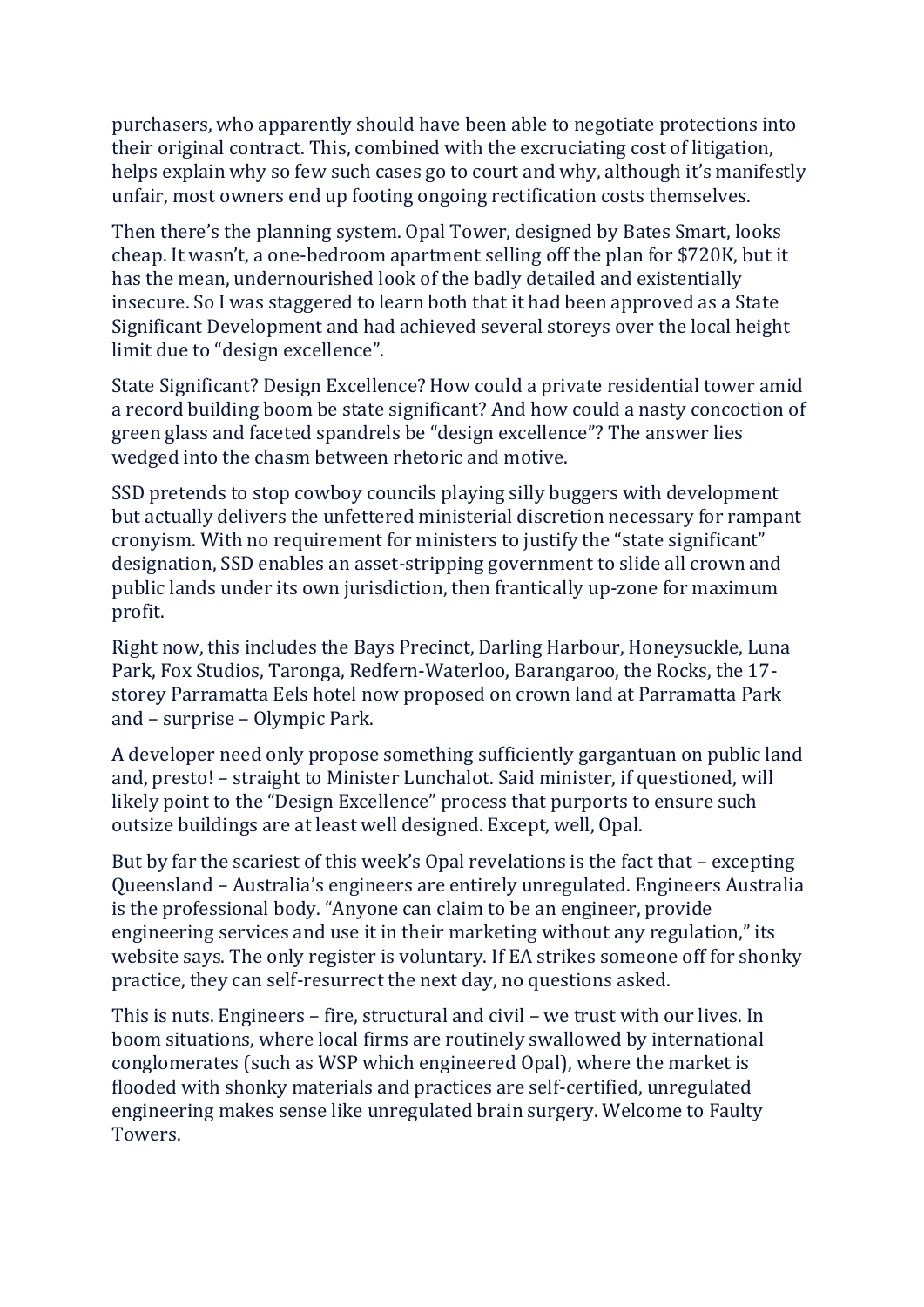**Elizabeth Farrelly** is a Sydney-based columnist and author who holds a PhD in architecture and several international writing awards. A former editor and Sydney City Councillor, she is also Associate Professor (Practice) at the Australian Graduate School of Urbanism at UNSW. Her books include 'Glenn Murcutt: Three Houses', 'Blubberland; the dangers of happiness' and 'Caro Was Here', crime fiction for children (2014).

[https://www.smh.com.au/national/welcome-to-the-faulty-towers-state-where](https://www.smh.com.au/national/welcome-to-the-faulty-towers-state-where-any-mug-s-an-engineer-20190117-p50s14.html)[any-mug-s-an-engineer-20190117-p50s14.html](https://www.smh.com.au/national/welcome-to-the-faulty-towers-state-where-any-mug-s-an-engineer-20190117-p50s14.html)

# **COMMENTS**

# **Toast**

The NSW state government may as well give everyone a cardboard box to live in, when they arrive in Sydney. It would be safer.

It is a government's job to enforce standards to keep its citizens safe.

# **41 Mclaren**

All those people who want "local councils" taken out of the equation (or even states) be careful of what you wish for. Centralised bureaucracies which are targeted for industry capture allow for a bigger pond, larger and more powerful sharks and much bigger consequences.

## **Building Certifier**

As a building certifier in NSW, under the current accreditation scheme administered by Minister Matt Kean & the State Govt, I can verify that apart from the building certifier, there is no requirement under NSW legislation for any other discipline in the design or construction process to be accredited. Hence there is no requirement for any architect, design engineer, builder, sub-contractor or fire services consultant to hold any minimum level of qualification, nor to have any level of professional indemnity insurance nor undertake any mandatory site supervision or inspections, nor issue any formal certification for the completed building works, nor have any legal accountability for their professional input or contribution toward a development.

This is the reality of the design and construction industry of NSW.

The accredited building certifier is the only profession in the entire supply chain of design and construction who is required to be accredited under legislation and is required to hold mandatory PI. The reality is that the current State Govt has no actual understanding of the accreditation scheme that it has implemented and administers in NSW.

## **Ray**

Its a worry as State Significant Development seems more a way to cut out those pesky locally elected Councils and their technical people. The Department of Planning and Environment doesn't employ building engineers unlike most Councils. DPE pretty much take everything developers say at face value and rely on the information paid for and provided by the developer.

## **Darcy**

Elizabeth Farrelly - Another revealing and well written article that should be read by all potential purchasers of an apartment in Sydney.

## **Midginbilly**

Great article. This is a terrifying concept with potentially hundreds of shoddy buildings all over the city. What will it take to go back to the strict quality assurances we had in the past when Australia believed in world's best practice? Hopefully not the collapse of a building with massive loss of life.

## **Neweyboy**

This is just another example of where the bottom line of the Profit and Loss Statement has become the ruling factor in all decisions - not safety, not regulations, not quality............